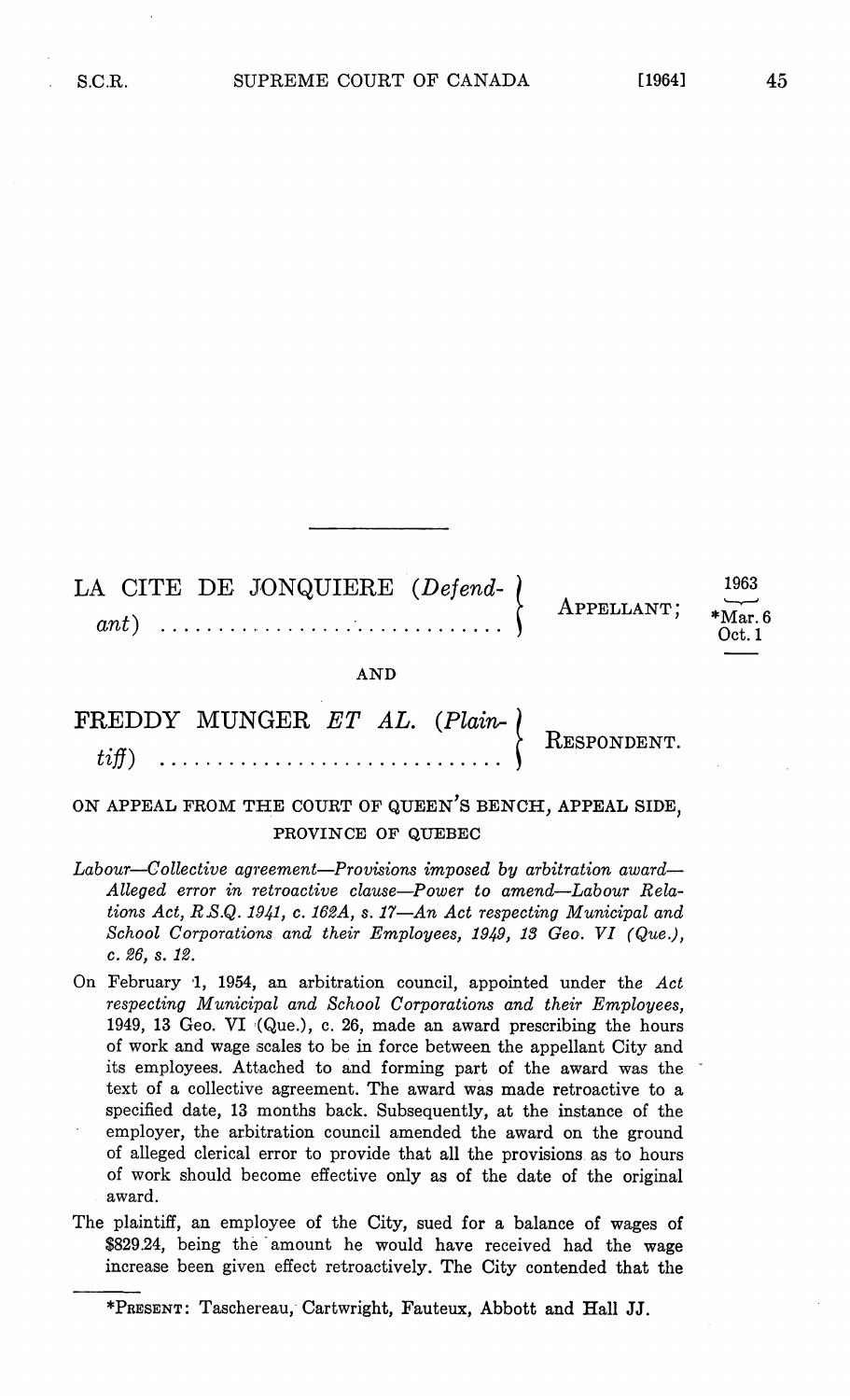ے، CITE DE  $\boldsymbol{v}$ . et al.

<sup>1963</sup> agreement had been validly amended and alternatively that the award was null since it was made retroactive for a period of 13 JONQUIÈRE months while under s. 12 of the Act it could not be made retroactive for more than 12 months. The trial judge dismissed the action, but MUNGER this judgment was reversed by the Court of Queen's Bench. The City was granted leave to appeal to this Court

 $Held$ : The appeal should be dismissed.

- The award was not null because it was made retroactive for a period exceeding that which was permitted by the Act. The effect of s. 12 in the circumstances of this case was to render the agreement retro active for <sup>12</sup> months
- The terms of the agreement were clear and unambiguous and under them the plaintiff was entitled to the amount which has been awarded to him
- The council had no power to make the alterations It had the right to interpret the award and to correct a simple clerical error, but not to amend it. The error, if there was an error, which the Council purported to correct, was not a clerical error. It was doubtful as to whether it could be said that the council was in error in making the award retroactive. However, if they erred in so doing it was in a matter of substance and not in expression

APPEAL from a judgment of the Court of Queen's Bench, Appeal Side, Province of Quebec<sup>1</sup>, reversing a judgment of Lesage J. Appeal dismissed.

Toussaint McNicoll, Q.C., for the defendant, appellant.

*Yves Pratte, Q.C.*, for the plaintiff, respondent.

The judgment of the Court was delivered by

CARTWRIGHT J.:—This appeal is brought, pursuant to leave granted by this Court, from a unanimous judgment of the Court of Queen's Bench (Appeal Side) of the Province of Quebec<sup>1</sup>, which reversed the judgment of the learned trial judge and gave judgment in favour of the respondent for \$889.24 with interest and costs

The facts are not in dispute. For a number of years the respondent has been employed by the appellant as truck driver (snow-blower and watering truck, Class  $A$ ) and the mis-en-cause, Le Syndicat National Catholique des Employés Municipaux de Jonquière Inc., has been duly certified by the Labour Relations Board of the Province of Quebec as the bargaining agent of all employees of the appellant

Prior to December 31, 1952, the working conditions of the respondent were governed by the terms of a collective

1 [1962] Que. Q.B. 381.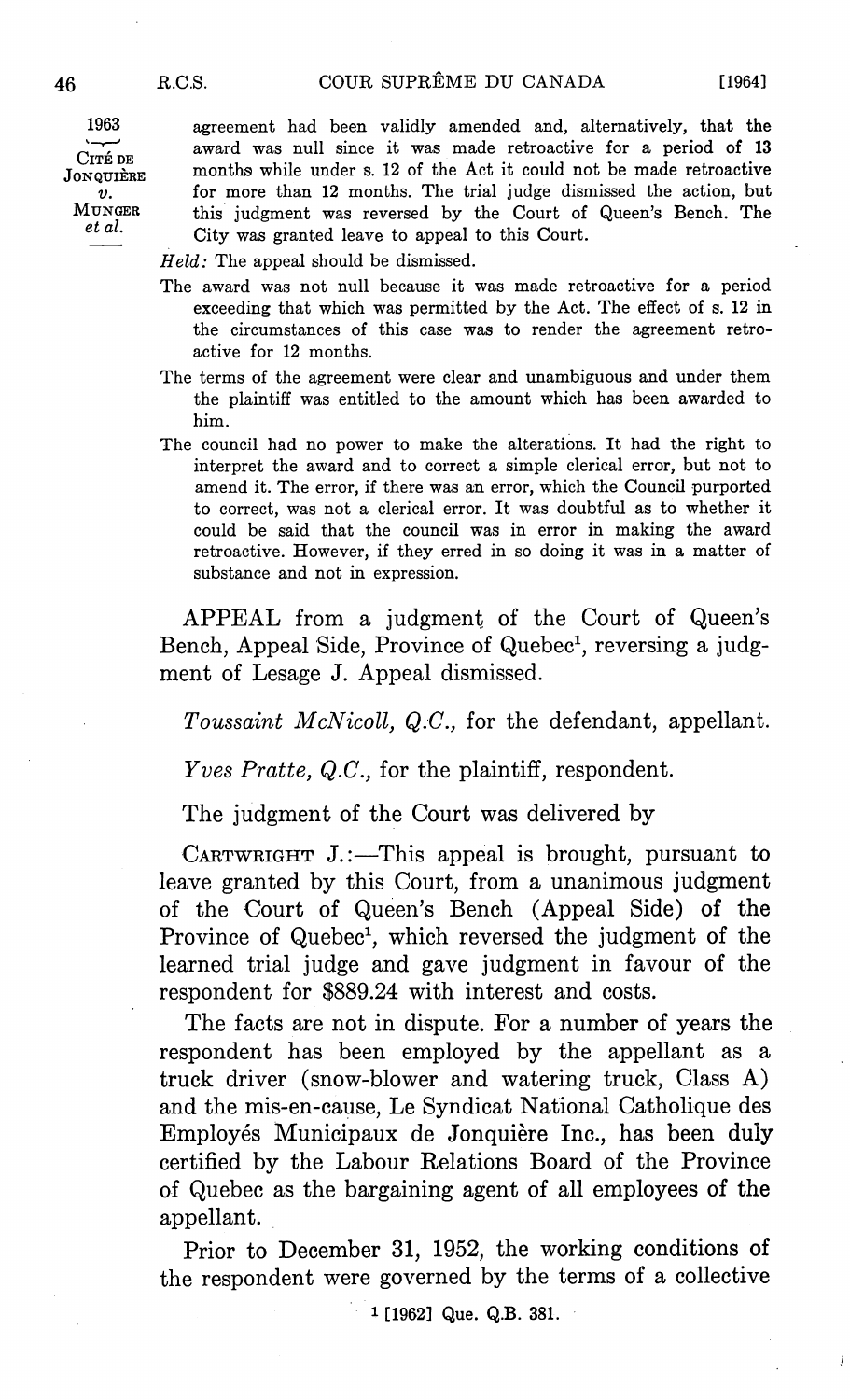labour agreement made between the appellant and the mis-en-cause, which terminated on the last mentioned date. CITEDE The appellant and the mis-en-cause were unable to agree  $\frac{JONQU}{v}$ . upon the terms of a new collective labour agreement and  $M$ UNGER the dispute was referred to a Council of Arbitration, hereinafter referred to as "The Council", set up in accordance Cartwright J. with the provisions of An Act respecting Municipal and School Corporations and their employees, Statutes of Quebec, 13 Geo. VI, c. 26, hereinafter referred to as "The Act". The Council heard the parties and made its award on February 1, 1954.

By this award the Council prescribed the working con ditions which were to be in force between the appellant and its employees for the two-year period from January 1, 1953 to December 31, 1954. Attached to and forming part of the award was the text of a collective labour agreement to which the award referred as follows

Pour conclure, le présent tribunal ordonne aux parties de signer la convention collective dont le texte est annexé.

A défaut par les parties de signer ladite convention collective, le tribunal décrète que la présente sentence arbitrale aura le même effet que la signature par les parties de ladite convention collective.

The award was signed by all members of the Council although the member appointed by the union appended report dissenting in part; it was delivered on February 1, 1954, to the clerk of the Council to be communicated to the parties and was immediately communicated to them

The relevant terms of the collective agreement created by the award, particularly those relating to hours of work and wage scales, are set out in the reasons of Montgomery J. and need not be repeated.

The opening paragraph of art. 20 of the agreement reads as follows

La présente convention entrera en vigueur rétroactivement à compter du 1<sup>er</sup> janvier 1953 pour une période de deux années, devant se terminer le 31 décembre 1954.

It was argued by the appellant at the trial and in the Court of Queen's Bench that the whole agreement was null because it was made retroactive for thirteen months while under <sup>12</sup> of the Act it could not be made retroactive for more than twelve months. I did not understand this argument to be pressed before us but, in any case, I would reject it for the reasons given by the learned trial

1963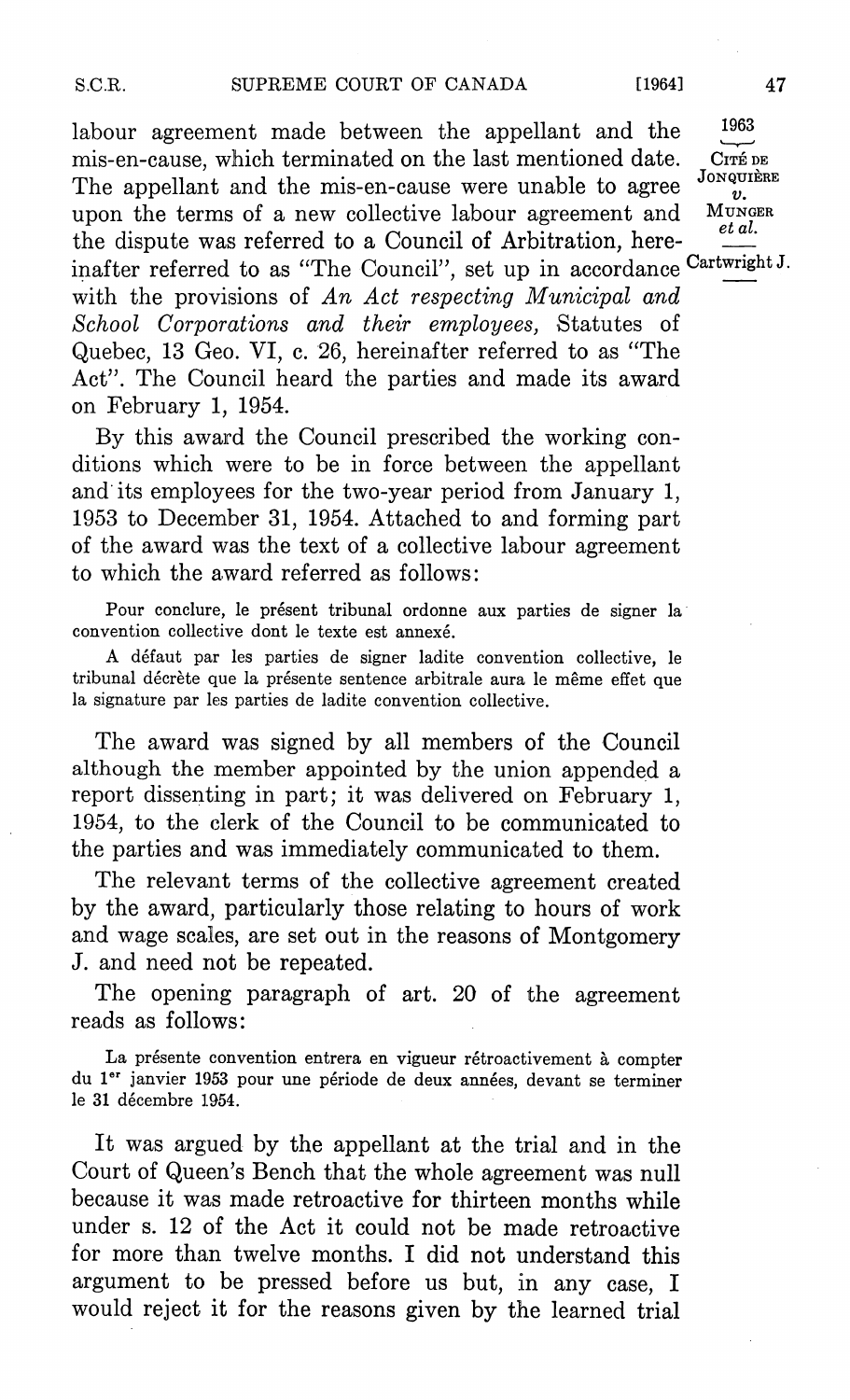$1963$  judge which were quoted and accepted by Montgomery J. CITÉDE The effect of s. 12 in the circumstances of this case is to Jonquière render the agreement retroactive to February 1, 1953,  $M$ UNGER instead of to January 1. This view was apparently taken et al. by the legal advisers of the respondent as his claim was Cartwright J. restricted to the period from February 1, 1953 to February 1, 1954.

> I agree with Montgomery J. that the terms of the agreement are clear and unambiguous and that under them the respondent is entitled to the amount which has been awarded to him

> The question on which there has been a difference of opinion between the learned trial judge and the Court of Queen's Bench is whether the terms of the agreement forming part of the award of February 1, 1954, were validly varied by a document dated February 24, 1954, signed by two members of the Council, under the following circumstances. On or about February 6, 1954, the appellant gave notice to the members of the Council of a motion asking that the Council correct a manifest clerical error in the award concerning the retroactivity of the provisions as to hours of work. The member of the Council appointed by the union notified the Council that he refused to take part in the hearing of the motion on the ground that the award as delivered represented the decision arrived at by the Council and that it was without jurisdiction to alter it The remaining members of the Council heard the motion and on February 24, 1954, purported to deliver a judgment amending the award and the agreement forming part thereof to provide that all the provisions as to hours of work should become effective only as of February 1, 1954.

> agree with the unanimous opinion of the Court of Queen's Bench that the Council had no power to make this alteration

> wish to adopt the following passage in the reasons of Montgomery

> I am satisfied that the council had the right to interpret the award but not to amend it. This does not mean, however, that it did not have the right to correct a simple clerical error. Anybody having quasi-judicial powers must have such a right, otherwise the consequences of a simple slip in drafting an award might be disastrous. The right of a court to correct a clerical error is expressly recognized by Article 546 of the Code of Civil Procedure. This article is not directly applicable in the present instance, but we may, in my opinion, apply the same principle.